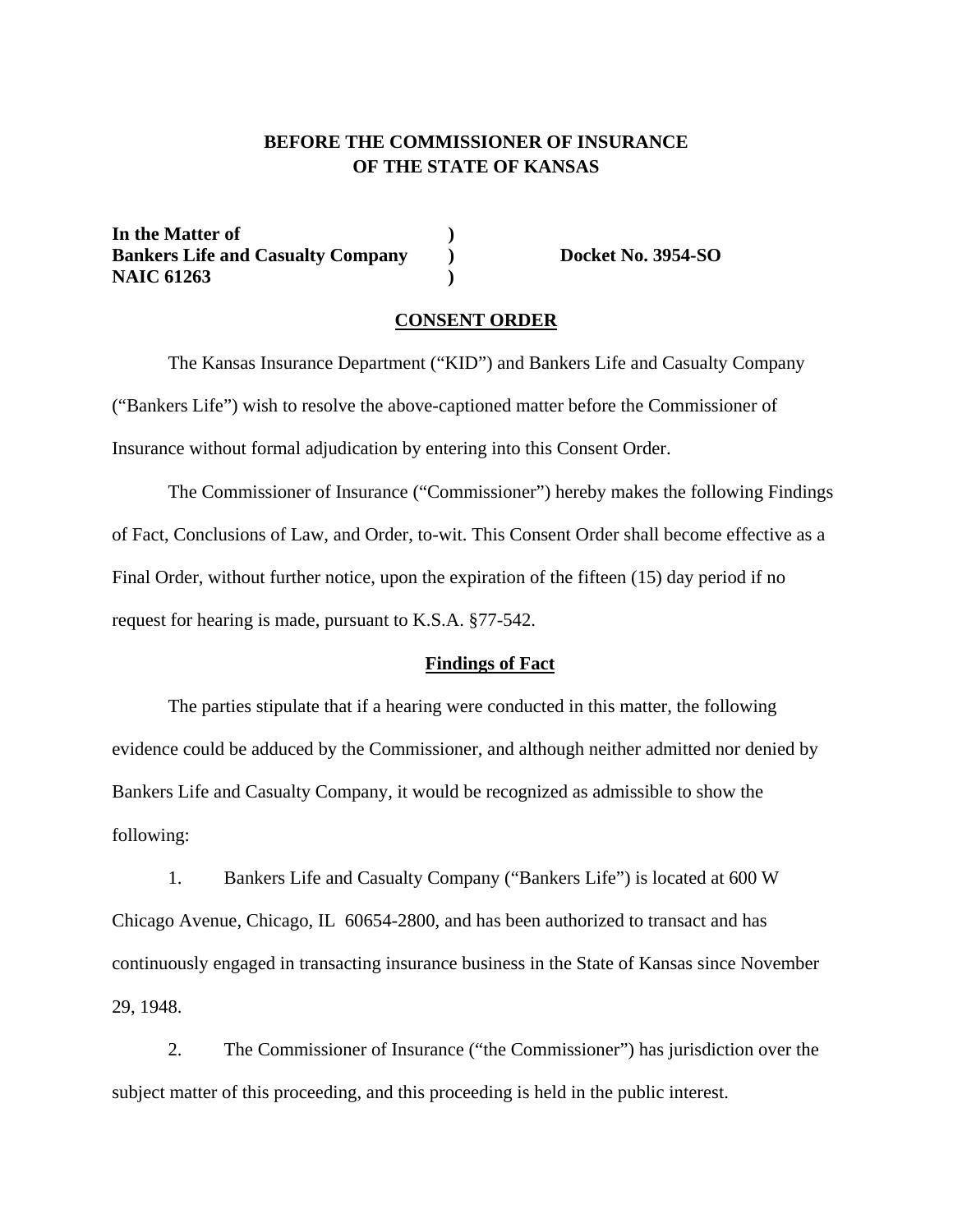3. On July 2, 2009, KID received a letter from a citizen raising some concerns regarding an advertisement Bankers Life mailed to the citizen.

4. On July 10, 2009, KID Consumer Assistance Division employee, Kelly Welch, wrote to Bankers Life regarding the advertisements being sent to Kansas consumers advising Bankers Life that the advertising forms had not been approved for use in Kansas and inquiring about the number of times the form had been sent to Kansas consumers.

5. On August 4, 2009, Ruth Daudel, a Consumer Relations representative from Bankers Life, advised KID that a total of 36,765 Form 5202-KS-1 had been sent to Kansas consumers over a four month period. Specifically, Bankers Life had sent: 12,224 in April; 6,150 in May; 15,316 in June, and; 3075 in July.

6. On September 22, 2009, pursuant to Nelson v. Miller, 233 Kan. 122, 660 P.2d 1361, 1983, KID notified Bankers Life by letter that the advertising material sent to the Kansas consumers was considered to be a violation of Kansas law and could result in administrative action being taken against them.

7. On September 24, 2009, Jim Valdez, Associate General Counsel for Bankers Life, responded to the KID Nelson v. Miller letter of September 22, 2009.

#### **Applicable Law**

8. K.A.R.40-9-100, Section 6 (A.) states in the relevant part:

(2) An advertisement that fails to state clearly the type of insurance coverage being offered is prohibited.

(32) An advertisement, including invitations to inquire or invitations to contract, shall not employ devices that are designed to create undue fear or anxiety in the minds of those to whom they are directed.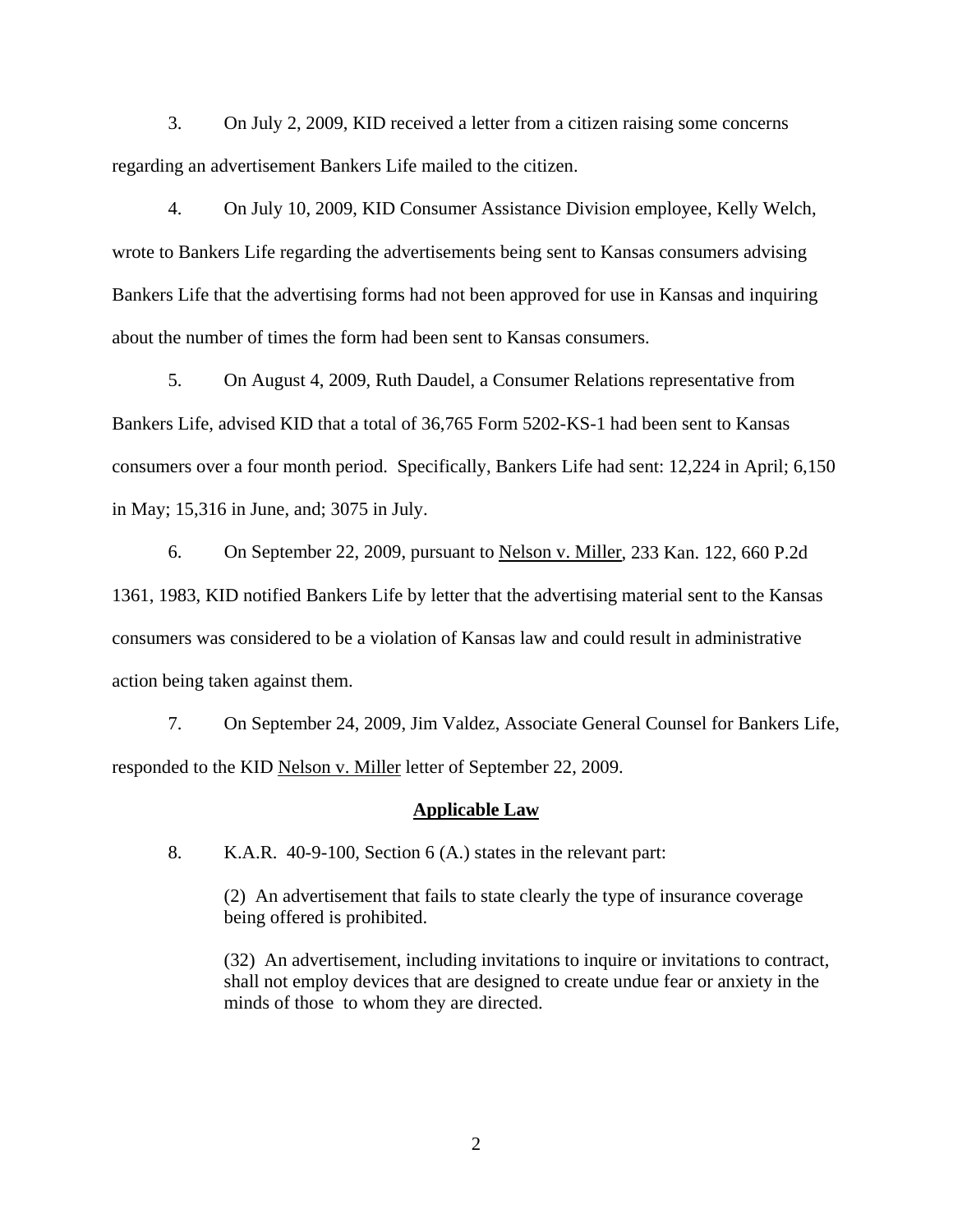9. K.S.A. 40-2,125(a) provides, in relevant part:

(a) If the commissioner determines after notice and opportunity for a hearing that any person has engaged or is engaging in any act or practice constituting a violation of any provision of Kansas insurance statutes or any rule and regulation or order thereunder, the commissioner may in the exercise of discretion, order any one or more of the following:

(1) Payment of a monetary penalty of not more than \$1,000 for each and every act or violation, unless the person knew or reasonably should have known such person was in violation of the Kansas insurance statutes or any rule and regulation or order thereunder, in which case the penalty shall be not more than \$2,000 for each and every act or violation;

(3) that such person cease and desist from the unlawful act or practice and take such affirmative action as in the judgment of the commissioner will carry out the purposes of the violated or potentially violated provision.

# **Conclusions of Law**

Based on the Findings of Fact in Paragraphs #1 through #7 and the Applicable Law

above,

# **IT IS THEREFORE, AGREED UPON BY THE COMMISSIONER OF INSURANCE**

# **AND BANKERS LIFE**:

1. Bankers Life and Casualty Company neither admits nor denies the allegations set

forth in Paragraph #1 through #7 above.

2. Bankers Life and Casualty Company agrees to make a payment to KID in the

amount of Eight Thousand Dollars and 00/100 (\$8,000.00) for sending advertising to Kansas residents that failed to state clearly the type of insurance coverage being offered. In exchange for the payment KID will dismiss this action with prejudice.

3. Upon entry of this Consent Order this action shall be dismissed with prejudice. If payment is not made as required, KID may vacate and/or declare this Consent Order void and proceed with a hearing.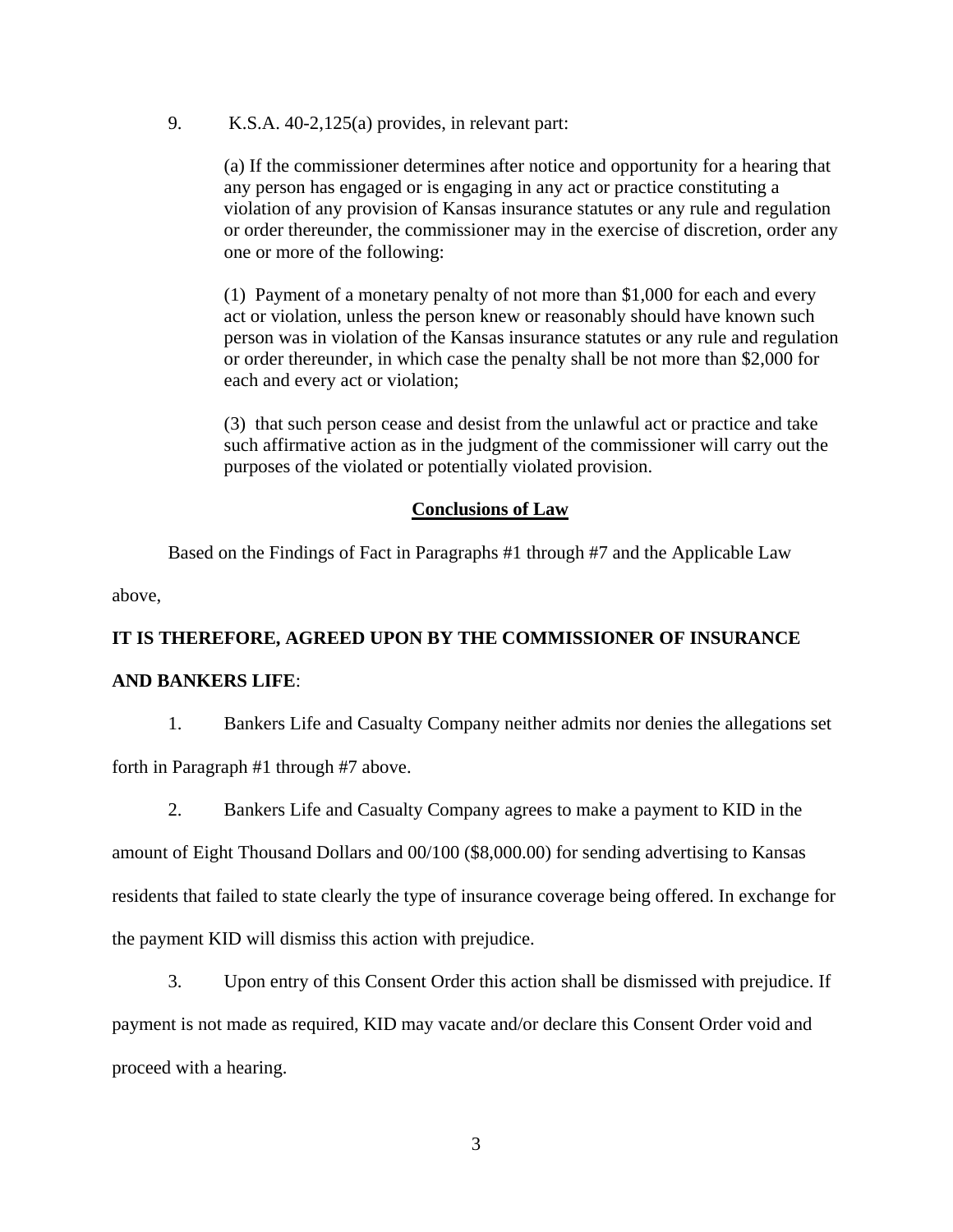4. The Commissioner shall retain jurisdiction over this matter to issue any Order(s) deemed necessary and appropriate.

## **NOTICE OF RIGHTS**

Bankers Life and Casualty Company ("Bankers Life") is entitled to a hearing pursuant to K.S.A. 77-537, the Kansas Administrative Procedure Act. If Bankers Life desires a hearing, the company must file a written request for a hearing with:

 John W. Campbell, General Counsel Kansas Insurance Department 420 S.W.  $9<sup>th</sup>$  Street Topeka, Kansas 66612

This request must be filed within fifteen (15) days from the date of service of this Order. If Bankers Life desires a hearing, the Kansas Insurance Department will notify the company of the time and place of the hearing and information on the procedures, right of representation, and other rights of parties relating to the conduct of the hearing, before commencement of the same.

If a hearing is not requested in the time and manner stated above, this Consent Order shall become effective as a Final Order upon the expiration of time for requesting a hearing, pursuant to K.S.A. 77-613. In the event Bankers Life files a petition for judicial review, pursuant to K.S.A. 77-613(e), the agency officer to be served on behalf of the Kansas Insurance

Department is:

 John W. Campbell, General Counsel Kansas Insurance Department 420 S.W.  $9<sup>th</sup>$  Street Topeka, Kansas 66612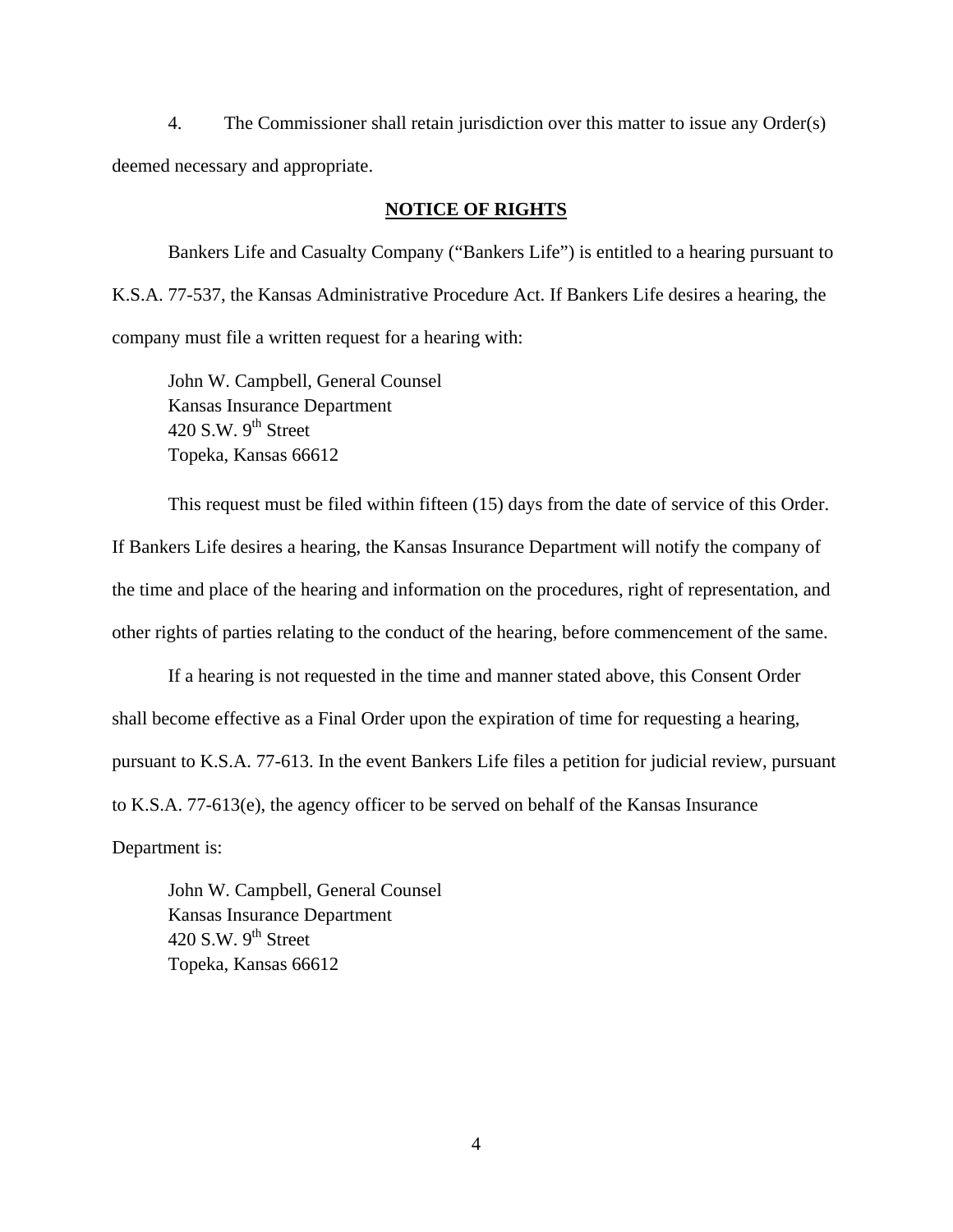# **IT IS SO ORDERED THIS \_22nd\_\_ DAY OF DECEMBER, 2009, IN THE CITY OF TOPEKA, COUNTY OF SHAWNEE, STATE OF KANSAS.**



 $\frac{1}{s}$ /Sandy Praeger Commissioner of Insurance

> $\angle$ s/ John W. Campbell $\angle$  John W. Campbell General Counsel

Submitted and Approved By:

\_/s/ Mark A. Marion\_\_\_\_\_\_\_\_\_\_\_\_\_\_\_\_\_\_\_ Mark A. Marion Staff Attorney Kansas Insurance Department

Approved By:

 $\frac{1}{s}$  Jim Valdez Mr. Jim Valdez Associate General Counsel Bankers Life and Casualty Company